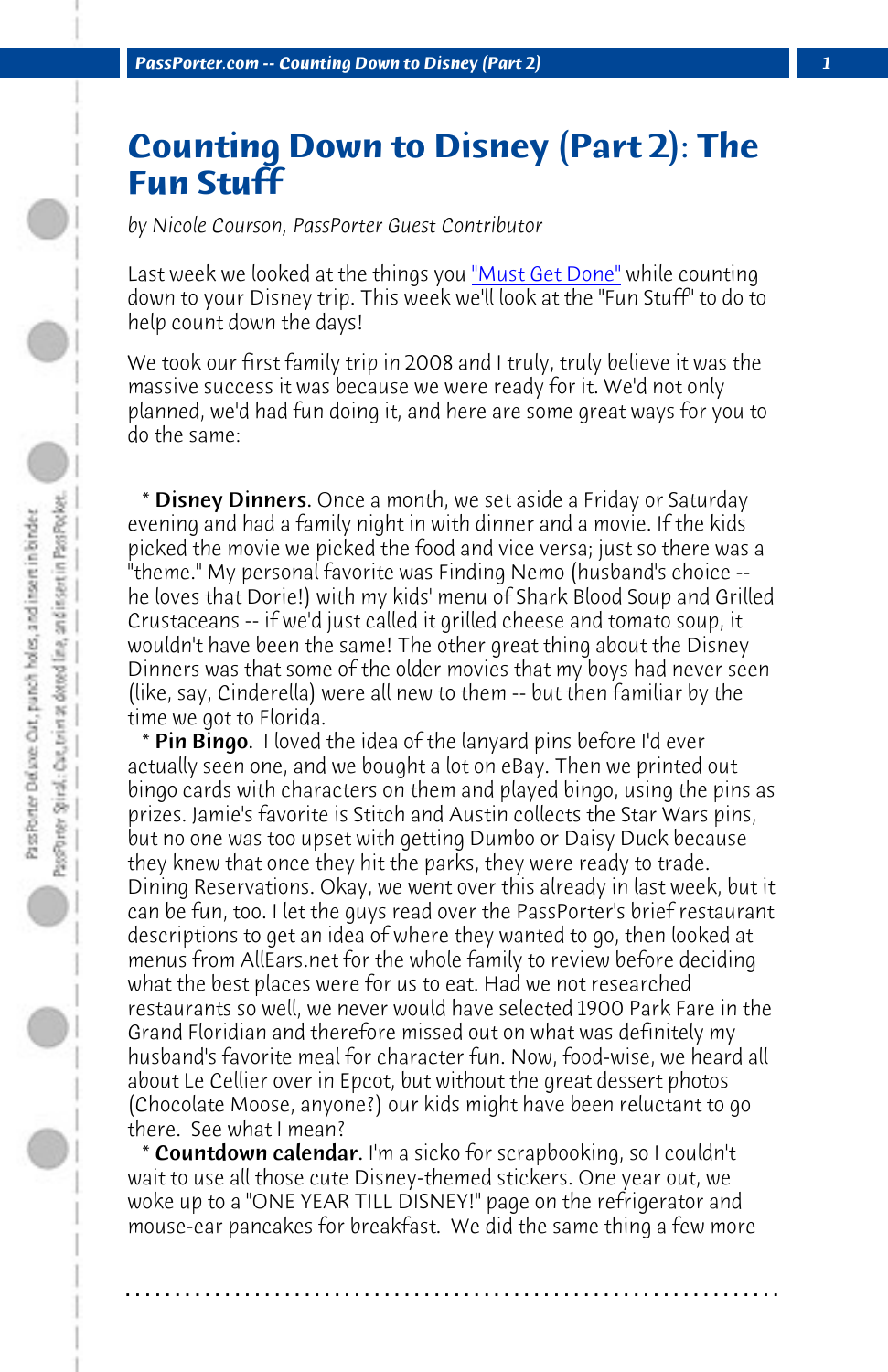times, till a "NINETY DAYS TILL DISNEY" sheet took over three months out. Those pages went into my scrapbook with photos and journaling, both making and helping to keep memories for all of us. By the time we got to "ONE WEEK TILL DISNEY!" we were able to post packing lists by the boys' names.

\* The Tigger Box. Okay, it doesn't have to be Tigger, it can be pretty much any of your favorite characters. A co-worker gave me the funniest toy she found at a garage sale, a battery-operated singing Tigger that ordinarily my too-grown-up-for-Pooh boys would have scoffed at. My husband and I put a note on it ("Ready to ride the Teacups, kiddos?"), wrapped it up in a box, and when the kids opened it they thought it was hilarious. We re-wrapped it and took it to Grandma's, since she was going with us. The second time we did it, we taped \$5 Disney Store cards to Tigger. Once when Austin had the flu, the Tigger box showed up with cough drops and magazines. We got more use out of the Tigger box than any age-appropriate things we might have found at full price ... and tied in more reminders of the fun to come!

 \* Magical Music. Believe it or not, I still have my original LPs (that's a record album, for those of us who are old enough to remember such a thing) for Cinderella, Snow White, and Mary Poppins. I loved putting them on our old turntable stereo on Sunday mornings for brunch. So why not take it a step further, right? With the help of a more technically savvy Disney buff I soon had some great CDs for in the car. The first was called "Classic" with all the oldies but goodies from "Heigh Ho" to "So This Is Love", "Step In Time" and "When You Wish Upon A Star." The Second was "Kids" and was made up of my boys' well-known favorites such as "You've Got a Friend in Me," "Hakuna Matata," and music from the "Pirates of the Caribbean" franchise. And finally, he compiled a special disc of "mood" music, or songs that reminded us of our impending trip. Since it was over the Christmas holidays, we had Goofy singing "Jingle Bells," he found the "Good Morning" song from the Magic Kingdom's opening, and some "pop" songs since we'd be staying at Pop Century. We played those discs in the car, during chores, and practically every day the last week or so before we left for vacation.

 \* Surprise! Presents. Some days, just for the heck of it, we'd surprise the kids with a wrapped gift on their breakfast plates -- nothing too big or pricey, just little things that they needed for the trip anyway. The Disney Outlet online is wonderful for marking down last year's (or even last month's!) character-printed t-shirts, and we snagged a ton of them for just \$5 each. Blank autograph albums with Mickey Mouse pens? Under \$3 each! Also at the Disney Store, we scored with beanbag characters for \$4.99 each that the kids loved. Really, who doesn't love Stitch in their cereal bowl?

\* **Disney Dough.** For our boys, we set a goal of \$100 for each of them to take on vacation, figuring they'd be in the parks five days, so that was

**. . . . . . . . . . . . . . . . . . . . . . . . . . . . . . . . . . . . . . . . . . . . . . . . . . . . . . . . . . . . . . . . . .**